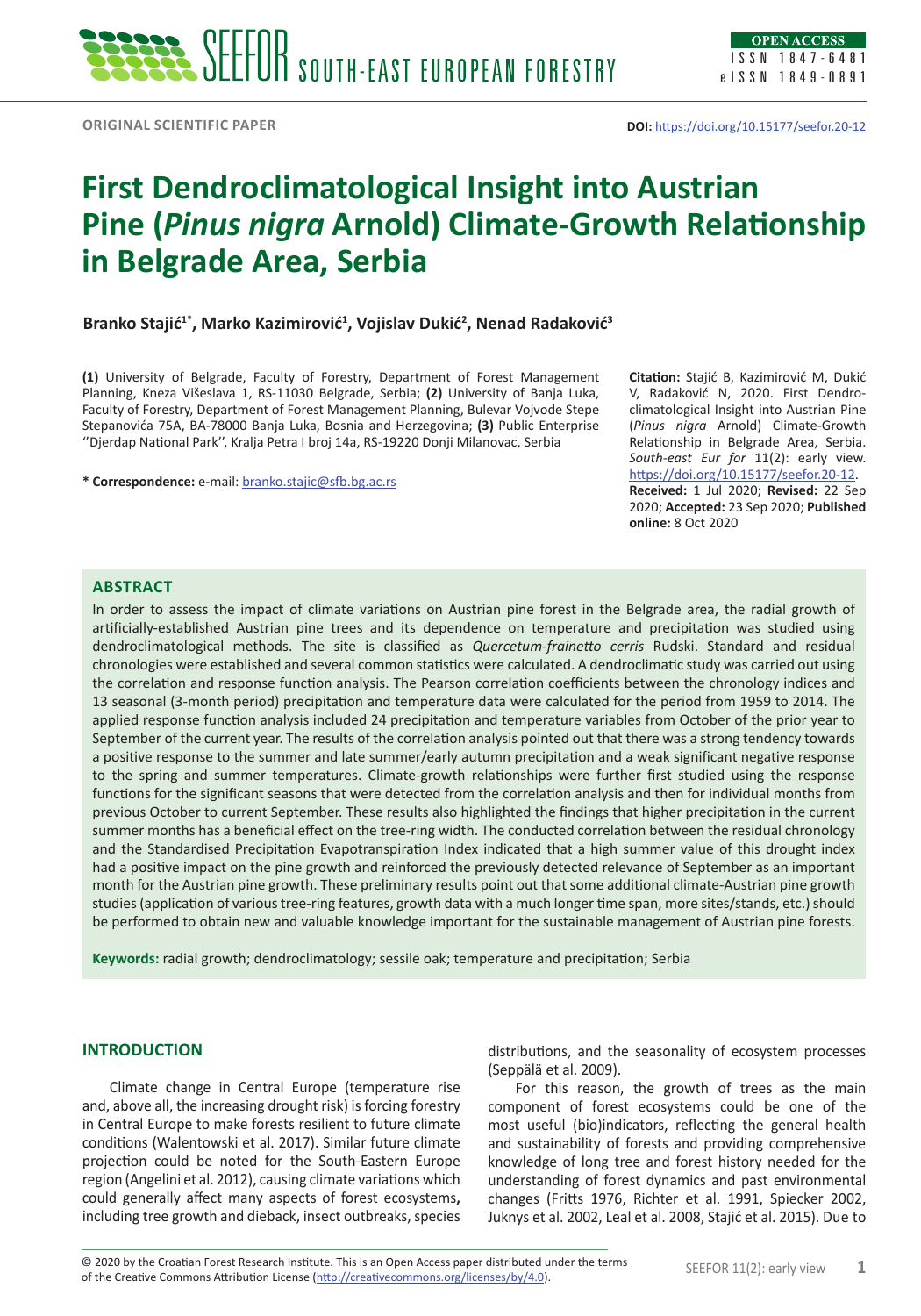a number of its specificities (precision of measurements, close relationship with climatic and other environmental factors, ability to collect data for several centuries back, etc.), research of radial tree growth is of particular importance in the analysis and definition of the "nature" of tree and forest responses to changes in the basic growth conditions, including those related to climate (Stajić 2014). In that context, radial tree growth chronologies are high-resolution proxy sources used to reconstruct climatic variation at longer time scales (Esper and Gärtner 2001). Additionally, in their annual rings, trees preserve an archive of past growing conditions reflecting competition, disturbance, soil characteristics or species-specific growth patterns, as well as human-induced disturbances (Ostrogović Sever et al. 2017).

Such investigations of the dependence of radial growth on the climate and other factors are of particular importance for Serbia's Austrian pine forests. First, its high wood quality, wide range of utility values, ability to adapt to nutritive conditions of unfavourable substrates, resistance to harmful chemical agents (SO<sub>2</sub> etc.) and capability to grow and produce wood in fairly modest site conditions make Austrian pine capable of fulfilling complex forest functions starting from the economic over ecological and protective to aesthetic functions (Vučković et al. 2010). Second, Austrian pine is one of the most significant tree species used for afforestation on dry sites in South-Eastern Europe (Ivetić, Škorić 2013). Additionaly, the present condition of artificiallyestablished stands of Austrian pine as the dominant species for afforestation in Serbia is due to insufficient and inadequate silvicultural measures particularly unfavourable in terms of health, vitality and use of production potential.

According to Stojanović et al. (2014), Austrian pine is one of the tree species in Serbia which is not under considerable risk due to climate change. This evaluation was performed using forest aridity index. However, the impact of climate change on forests can be more comprehensively assessed by studying climate-tree radial growth variation in a multiannual period, i.e. by dendroclimatological research. Besides oaks, pines are probably the most investigated tree species from the aspect of dendroclimatology in Europe (Lebourgeois 2000, Läänelaid and Eckstein 2003, Leal et al. 2008, Hordo et al. 2009, Popa and Kern 2009, Poljanšek et al. 2013, Mazza et al. 2014, Smiljanić et al. 2014, Levanič et al. 2015, Bojaxhi and Toromani 2017, Kalbarczyk et al. 2018). It is evident that pines show different growth-climate relationships depending on species, location and climate conditions (Akkemik 2000, Miina 2000, Nöjd and Hari 2001, Panayotov and Yurukov 2007, Mazza et al. 2014, Levanič et al. 2015, Stajić and Kazimirović 2018, etc.).

Modern dendroclimatological procedures have not been often applied to study climate data recorded for Austrian pine radial growth in Serbia. The only research of this type in Serbia was carried out by Stajić and Kazimirović (2018). The results showed that Austrian pine in the area of Rudnik Mountain was very sensitive to precipitation in summer months in the given conditions, in the way that higher amounts of summer precipitation resulted in significantly higher radial increment values. In this sense, the objective

of this research was to assess the radial growth of Austrian pine and its dependence on temperature and precipitation in an artificially-established stand in Belgrade area.

## **MATERIAL AND METHODS**

The trees were cored in a 60-year-old, artificiallyestablished stand of Austrian pine nearby Belgrade. The investigated site is located at approximately 300 m a.s.l. and it is classified as *Quercetum-frainetto cerris*. The soil depth on a moderate terrain slope (10°) is 20-40 cm. According to Vučković et al. (2008), the site belongs to yield class II. Climate data were obtained from the nearest meteorological station "Belgrade-Vracar", situated at a similar elevation. The climate is humid continental with an average daytime temperature of 12.3°C and the average annual precipitation of 692.4 mm.

Two cores were taken at breast height at opposite sides of the trunk from each of the 24 selected trees (48 radial increment series). The sample was cross-dated visually, using TSAP and R (R Core Team, 2008). The library dplR (Bunn et al. 2008) was used to evaluate the measurements and the overall quality of the sampled radial increment series. The radial growth series were standardized with a cubic smoothing spline having a 50% cut-off of 32 years (Cook and Peters 1981). Radial increment indices were computed by dividing each radial growth value by the value of the fitted curve of that year. The detrended series were averaged to obtain the standard (STD) master chronology by applying a biweight robust estimation of the mean value function (Cook et al. 1990). In order to construct residual site chronology (RES), the detrended series were prewhitened with autoregressive models whose order was determined according to Akaike Information Criterion (AIC). The quality of the chronologies was evaluated by Mean Sensitivity (MS) (Fritts 1976), Expressed Population Signal (EPS) (Fritts 1976, Wigley et al. 1984), Signal-to-Noise Ratio (SNR) (Wigley et al. 1984) and the first Principal Component (PC1) (Fritts 1976). Temporal stability of EPS was investigated by the annual moving of 30-year long timeframes across chronologies.

In order to detect the pattern of Austrian pine growthclimate relationships in the study area, correlation and response functions between radial increment indices and climate data were conducted by using Treeclim library (Zang and Biondi 2015). The correlation analysis was primarily applied to seasonal 3-month data, where the response function was calculated for the significant seasons from the correlation analysis, and then to monthly data, for a sequence of 24 months starting from October of the previous year to September of the current growing season. The stability of the obtained coefficients through time for 21 monthly calibrations of the response function was determined by using a 30-year moving window. Finally, we calculated the Standardized Precipitation-Evaporation Index (SPEI) (Begueria and Vicente-Serrano 2014) and correlated it with radial increment indices for the same months as in the response function. To quantify drought through SPEI index, the potential evapotranspiration was computed according to the Hargreaves equations.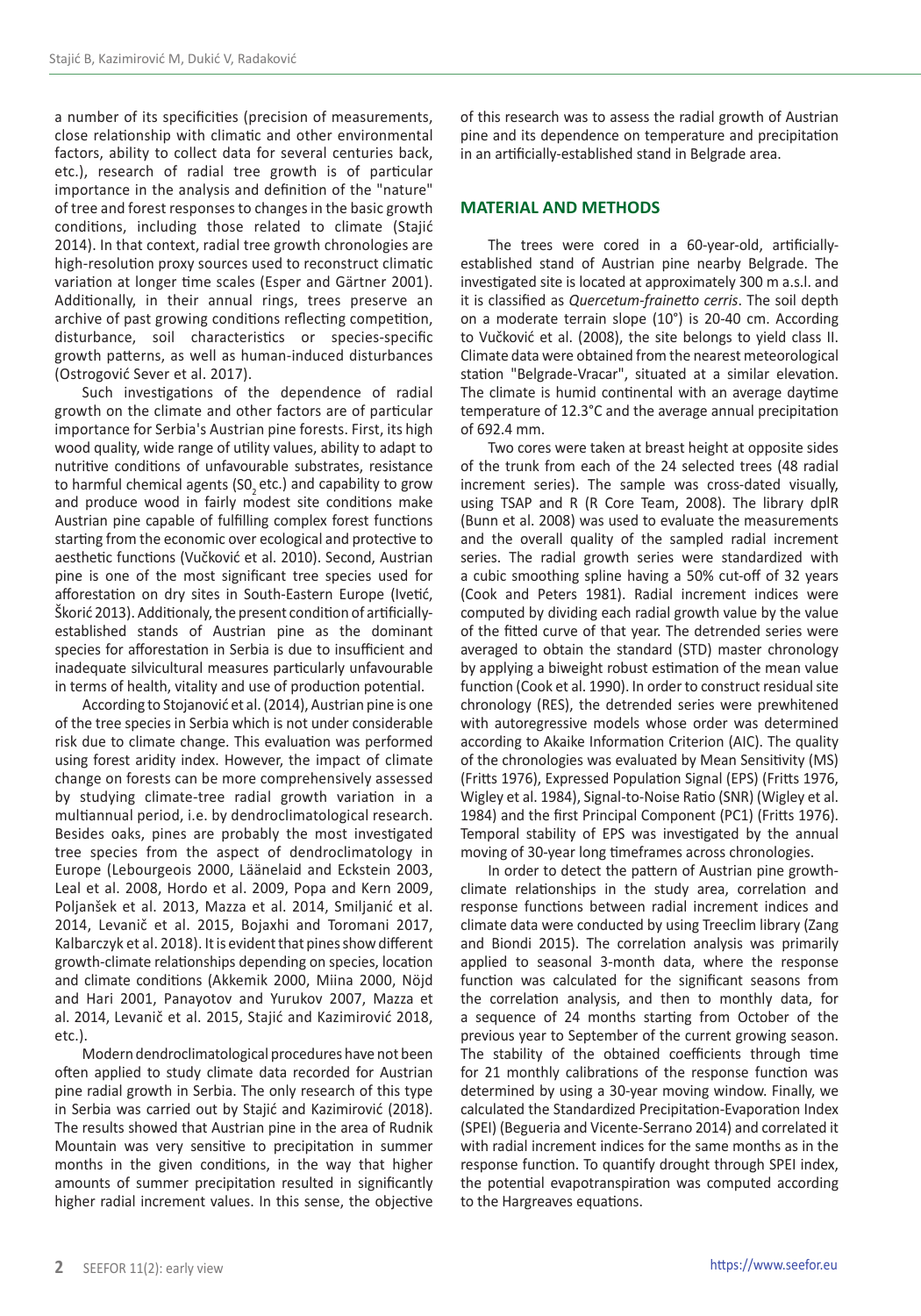## **RESULTS**

## **Quality Indicators of Radial Increment Chronologies**

The most important characteristics of radial increment series (row data) are as follows: the average level of correlation coefficient  $(r_{w})$  and t-test value  $(t_{w})$  of each normalized series with the master chronology (Baillie and Pilcher 1973), the average values of mean sensitivity (MS) and the first order autocorrelation coefficients (AC1) are 0.75, 4.75, 0.30 and 0.80, respectively.

In order to quantify the common and different features of both chronology versions in the representation of the climatic potential of growth data, statistical characteristics of STD and RES master chronologies were calculated for the common period of all series, from 1959 to 2014 (Table 1). The obtained chronologies are 56 and 55 years long site STD and RES chronologies with the average time span of a series amounting to 51 years. The percentage of the variance explained by PC1 for both types of chronology is similar (49.78% and 52.96%). According to the values of EPS from the moving window, both versions of the chronologies have sufficiently strong common signal in their entire lengths. However, the values of the applied statistics are more favourable for RES than STD. Therefore, RES chronology was selected to evaluate the effects of climate variations on Austrian pine radial growth in this study.

### **Radial Growth-Climate Relationships**

The obtained Pearson's correlation coefficients between RES chronology indices and the seasonal (3-month) and monthly climate parameters are shown in Figure 1a and Figure 1b, respectively. Starting from the current November as the expected end of the growing period to October of the previous year, 13 different seasons of the same length (3 months) were first analyzed. The most pronounced growthclimate relationships were detected for the precipitation in the period between June and August (r=0.603) of the current growing season, while the temperature had a less expressed but significantly negative correlation over the periods of April-June (r=-0.335) and June-August (r=-0.293). At a monthly scale, Austrian pine growth was positively correlated with current June, July and August precipitation, while significant negative relationships were recorded between radial growth indices and temperature during April and August.

 To determine the combined effect of precipitation and temperature, the response function was calculated for the three most expressed 3-month seasons obtained by the conducted correlation analysis (April-June, May-July and June-August). This procedure revealed only the existence of a significant positive correlation between radial growth indices and precipitation in the current June-August, while the other seasons were insignificantly related (Figure 2a). Besides, the calculation of the response function over the sequence of 24 months pointed to a positive relation with June and July precipitation of the current year (Figure 2b). The applied procedure did not detect any significant negative effects of temperature, but the positive impact on radial increment indices was recognized for September of the current year.

**Table 1.** Statistical characteristics of standard (STD) and residual (RES) site chronologies for the longest common period of all series (1969–2014).

| Chronology | $r_{\rm tot}$ | $r_{\rm wt}$ | $r_{\rm bt}$ | <b>SD</b> | <b>EPS</b> | <b>SNR</b> | <b>MS</b> | AC1      | PC <sub>1</sub> |
|------------|---------------|--------------|--------------|-----------|------------|------------|-----------|----------|-----------------|
| <b>STD</b> | 0.476         | 0.678        | 0.472        | 0.214     | 0.969      | 30.851     | 0.220     | 0.112    | 49.78           |
| <b>RES</b> | 0.501         | 0.649        | 0.497        | 0.207     | 0.973      | 36.172     | 0.234     | $-0.079$ | 52.96           |



**Figure 1.** The correlation between the seasonal **(a)** and monthly **(b)** climate parameters and growth indices of residual site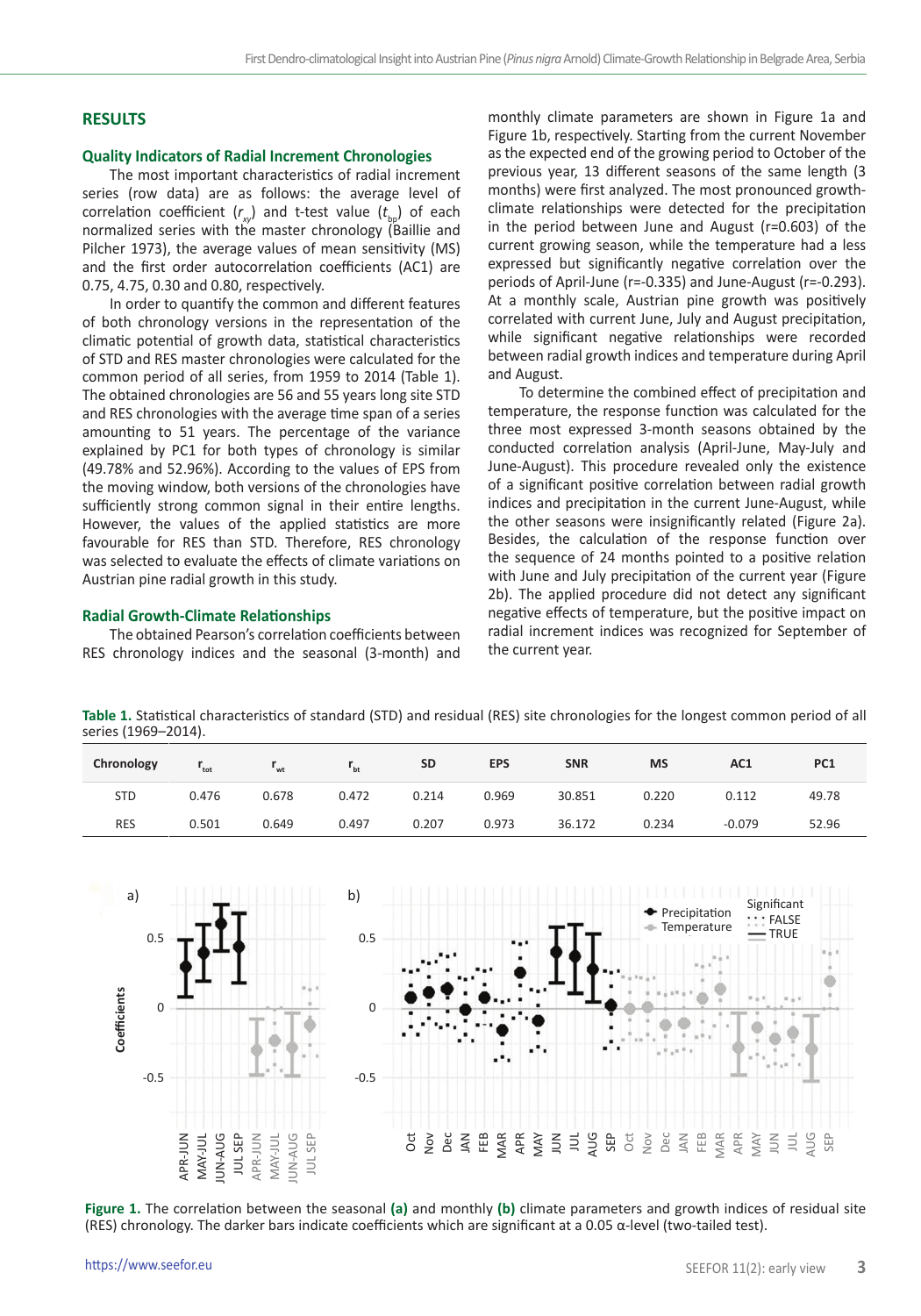

**Figure 2.** The bootstrapped values of the response function coefficients for the precipitation and temperature 3-month seasons **(a)** and monthly data **(b)**, starting from October of the previous year to September of the current year. Uppercase and

In addition, the coefficients of the determined climategrowth relationships were tested for stability through the investigated time sequence (Figure 3). The 30-year long moving windows revealed the existence of divergent response to prevailing climate conditions. Seven of the first nine moving windows indicate that higher temperatures in September could positively affect radial growth due to the prolonged growing season. Afterwards, the significant influence of this parameter disappears. This occurrence coincides with the warming trends observed for September temperatures. Since 1997, the mean temperature during September increased by exactly 2 degrees in comparison to the previous period. Besides, the last 20 positions of the moving windows confirmed the importance of precipitation during the summer (Figure 3, bottom part). However, apart from the quite significant and consistent influence of July rainfalls, it seems that June precipitation is not that important as it seems from the monthly correlation and response analysis data. Instead, it has been determined that the amount of August precipitation has a substantial role in radial growth of Austrian pine on this site.

Furthermore, RES chronology indices were correlated with SPEI for the same months as in the response function. The determined coefficients pointed to significant relations for July (r=0.297) and August (r=0.228) of the current year (Figure 4b). Following the previously observed seasonal influences, it was detected that a significant correlation between SPEI and radial increment indices existed only for the June-August period (Figure 4a).

## **DISCUSSION**

#### **Assessment of the Radial Increment Chronologies**

The evaluation of the analyzed samples was tested by using a variety of dendrochronological and statistical parameters. The high inter-series correlation (0.75) pointed to quite similar reactions of the analyzed trees to the factors influencing Austrian pine growth. The extremely high average value of the first order autocorrelation coefficient -

AC1 (0.80) indicated a high level of influence of the previous year's growth factors on the radial increment values of the current year. This value is larger than AC1 value of 0.77 recorded for Austrian pine trees in south-western Romania (Levanič et al. 2013), same as the results of Levanič and Toromani (2010) for Austrian pine in north-eastern Albania (0.80), and smaller than the average AC1 value (0.85) for Austrian pine row radial increment series in south-western Bulgaria (Shishkova and Panayotov 2013a).

For RES chronology, the values of MS (0.23), EPS (0.98) and SNR (36.2) are high, especially EPS and SNR. The implemented procedures (standardization, averaging the obtained indices and performing the autoregressive modelling) removed the low-frequency trend and autocorrelation from the raw tree-ring data. According to the obtained results, it is obvious that RES chronology contains the desired common signal which represents the common variability present in all series of radial increment indices, so this version of chronology could be useful for further analysis of growth-climate relationships.

#### **Response to Climate Variables**

Previous studies of Austrian pine from different parts of Europe outlined the species as valuable for dendroclimatic analyses (Strumia 1997, Lebourgeois 2000, Shishkova and Panayotov 2013). However, the growth-climate relationships are highly dependent on the nature of the investigated area (altitude, site, etc.), as well as on the climate type. Austrian pine trees used in this research originate from a managed forest and grow in a temperate region in less extreme site conditions, i.e. with various factors influencing its radial growth. Therefore, the identification of the proper growthclimate relationship in such site and stand conditions can often be a serious problem (Vučković et al. 2005). Bearing this in mind, the influence of climatic factors on the radial increment of Austrian pine trees in our study was studied by means of (1) the correlation analysis between radial increment indices and seasonal and monthly climate/SPEI data and (2) the response function analysis.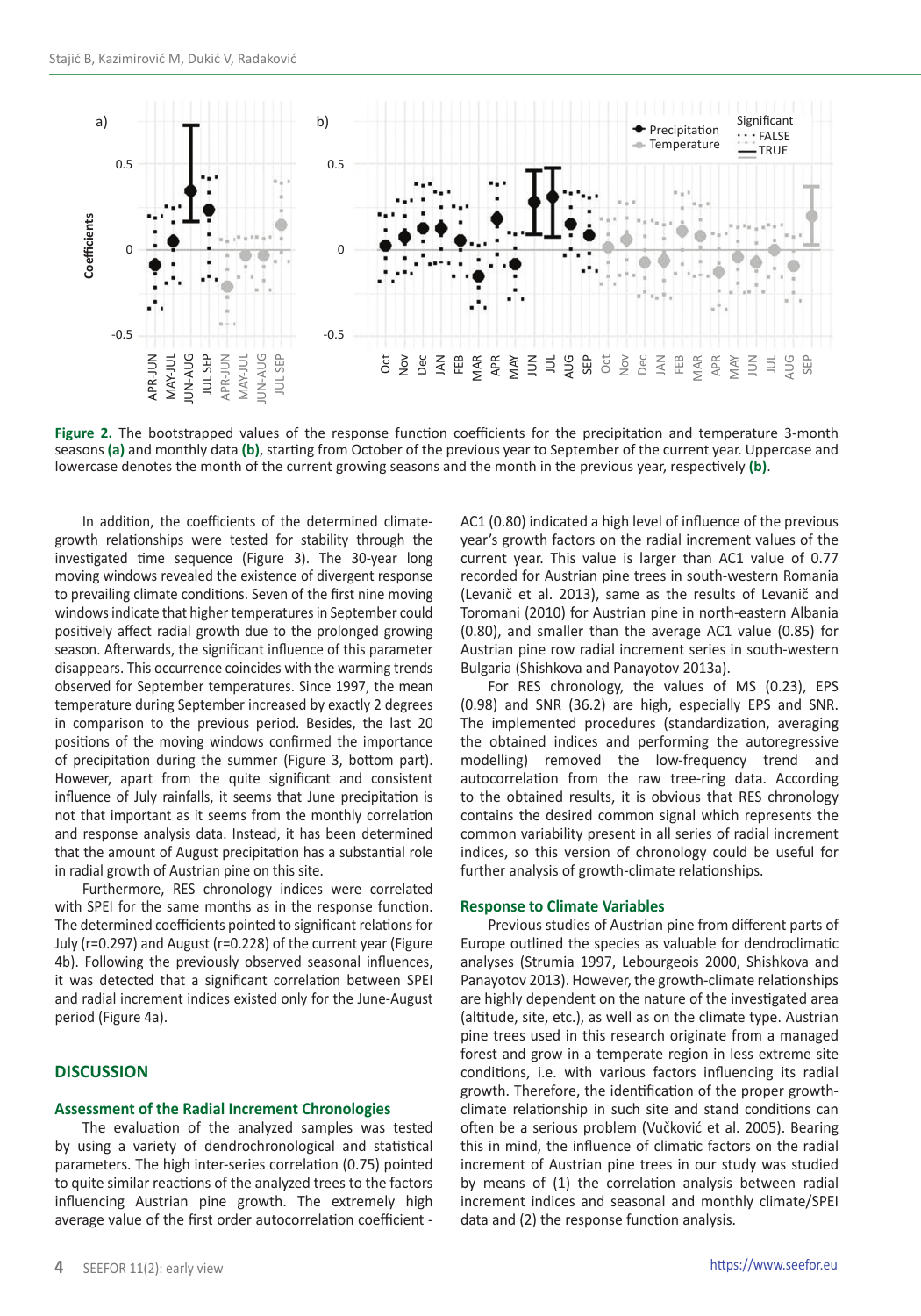

**Figure 3.** The temporal stability of response function, determined by a 30-year moving window. The stars designate the significant response coefficients.



Figure 4. The bootstrapped values of the correlation coefficients between residual site chronology (RES) and Standardized<br>Precipitation-Evaporation Index (SPEI) 3-month seasons (a) and monthly data (b).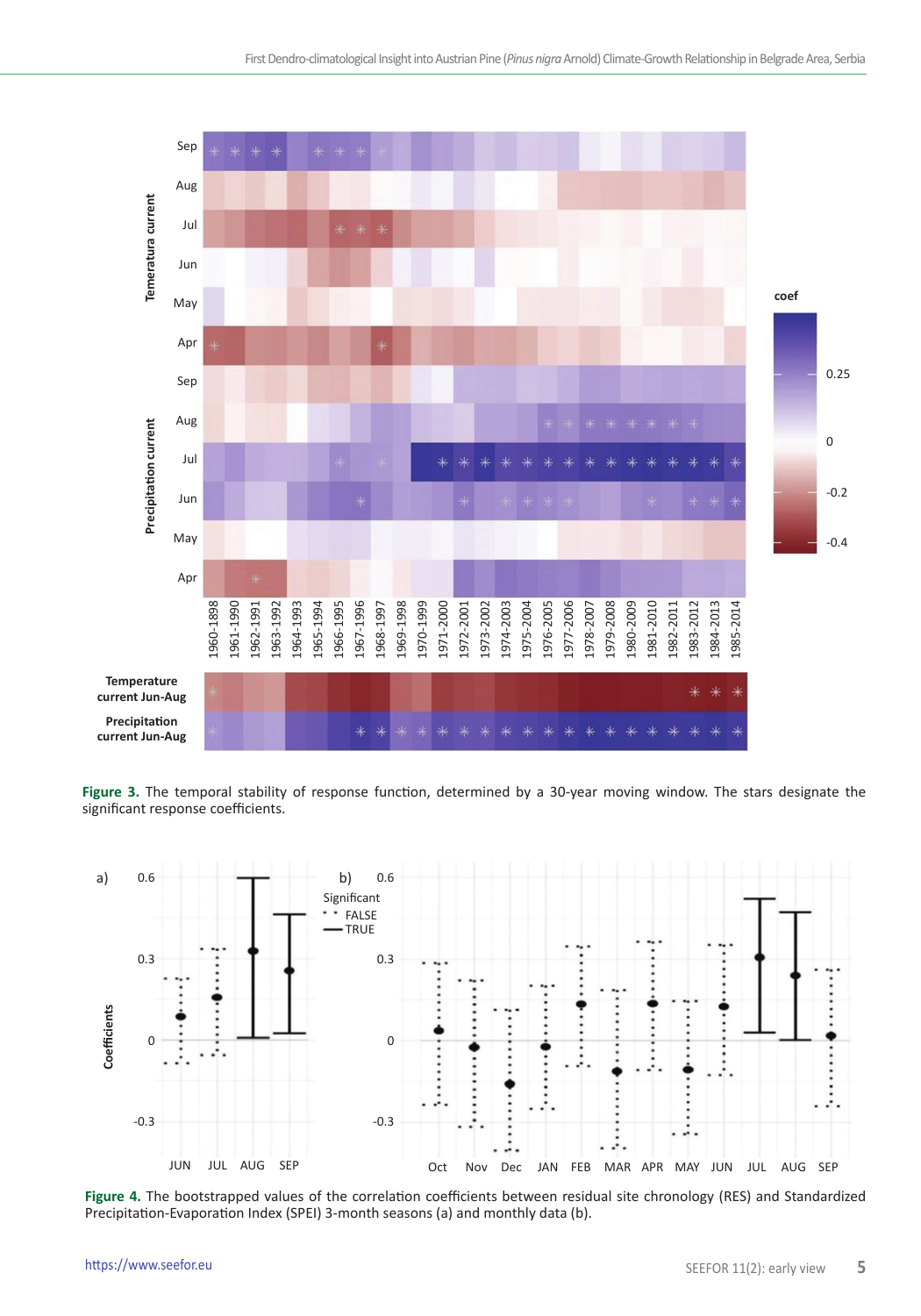According to the results of the correlations between radial increment indices and 3-month climate data, it can be concluded that high spring and summer precipitation of the current year result in a larger pine radial increment. This procedure also points to a reduction in the pine radial increment with the increase of temperature in the current spring and summer. The results of the response function analysis for the most pronounced 3-month periods have highlighted the prevailing effect of the current summer precipitation on the values of the radial increment. Apart from that, the calculation of the response function for the sequence of 24 months confirmed that higher precipitation in the current summer months has a beneficial effect on tree-ring width. The conducted response function analyses (seasonal and monthly data) did not detect any negative influence of temperature, although a positive effect on the radial increment indices was recognized for September of the current year.

The determined dependence of the Austrian pine growth on summer precipitation corresponds to some results of earlier research studies from South-East Europe (SEE) region. In that context, there are positive correlations between summer precipitation and the growth of Austrian pine in Bosnia and Herzegovina (Poljanšek et al. 2013) and in south-western Bulgaria (Shishkova and Panayotov 2013a). A positive correlation between *P. nigra* radial growth and precipitation was also found for the summer months of the current year in south-western Bulgaria (Shiskova and Panayotov 2013a) and particularly for July in the south of Bulgaria (Shishkova and Panayotov 2013b). Levanič et al. (2013) identified July precipitation as the most important factor influencing *P. nigra* growth in a natural stand in Romania. A significant positive pine growth response to July precipitation was detected in Albania, but it was weaker than July temperature (Levanič et al. 2015). In addition, the utmost importance of the precipitation from the previous year for the formation of the radial *P. nigra* growth of the current year was not recorded here, although some results from SEE region (Shishkova and Panayotov 2013b) indicate that these monthly or seasonal precipitations could have important positive effects on *P. nigra* radial growth values.

Our study reveals a less pronounced impact of temperature on the values of the Austrian pine radial increment. This less expressed temperature signal is "stretched" over months from April to September. For this reason, and having in mind that an application of drought indices can often provide a better insight into the tree's response than temperature/precipitation data alone (Levanič et al. 2013, Lévesque 2013), we additionally determined SPEI drought index and correlated it with *P. nigra* radial growth indices. According to Ma et al. (2015), this information can broaden our knowledge regarding the vulnerability of trees to climate change and our ability to predict future drought variations. Namely, the interaction between temperature and precipitation, which was summarized in SPEI, caused tree growth (either the width or the anatomical variables) to show the highest correlations with SPEI (Martin-Benito et al. 2012). The obtained results confirmed the aforementioned statement that the highest correlation (*r* = 0.60) between *P.* 

*nigra* growth and the applied climate variables was detected with 3-month August SPEI. According to this result, a high summer SPEI had a positive impact on an increase of *P. nigra*  radial increment values. This correlation coefficient of June-August SPEI is more than twice as important for the increase of pine radial increment as June-August temperature. In addition, the determined positive relationship between 3-month September SPEI and RES chronology reinforced the relevance of September as an important month for the Austrian pine radial growth, previously detected by the results of the applied response function for the mean temperature monthly data (Figure 2). Finally, since the effect of temperature on radial growth is generally opposite to that of precipitation, the results of SPEI application partly pointed to the importance of temperature for *P. nigra* in the area of Belgrade.

## **CONCLUSIONS**

Based on the results of this study, we could preliminary assume that the relationship between Austrian pine radial increment and climate data shows a tendency towards a positive response to summer precipitation and a weak negative response to summer and early autumn temperature. In that context, the first obtained results indicate that summer drought seems to be partially important for the radial growth of this species. Additionally, these preliminary results point out that more complex climate-Austrian pine growth studies (application of various tree-ring features, growth data with a much longer time span, more sites/ stands, etc.) should be performed to obtain new valuable knowledge important for the sustainable management of Austrian pine forests. Such data are of highest concern both from the perspective of management and science (Bhuyan et al. 2017).

## **Author Contributions**

BS and MK conceived and designed the research, MK and NR performed the field measurements, MK and NR performed laboratory analysis, BS and MK processed the data and performed the statistical analysis, BS, MK and VD wrote the manuscript, VD did the final checking and proofreading of the manuscript text.

#### **Funding**

This paper was realized as a part of the Project financed by the Ministry of Education and Science of the Republic of Serbia (451-02- 68/2020/14/2000169 from 24.01.2020).

#### **Conflicts of Interest**

The authors declare no conflict of interest.

#### **Acknowledgement**

This paper was realized as a part of the Project financed by the Ministry of Education and Science of the Republic of Serbia (451-02- 68/2020/14/2000169 from 24.01.2020).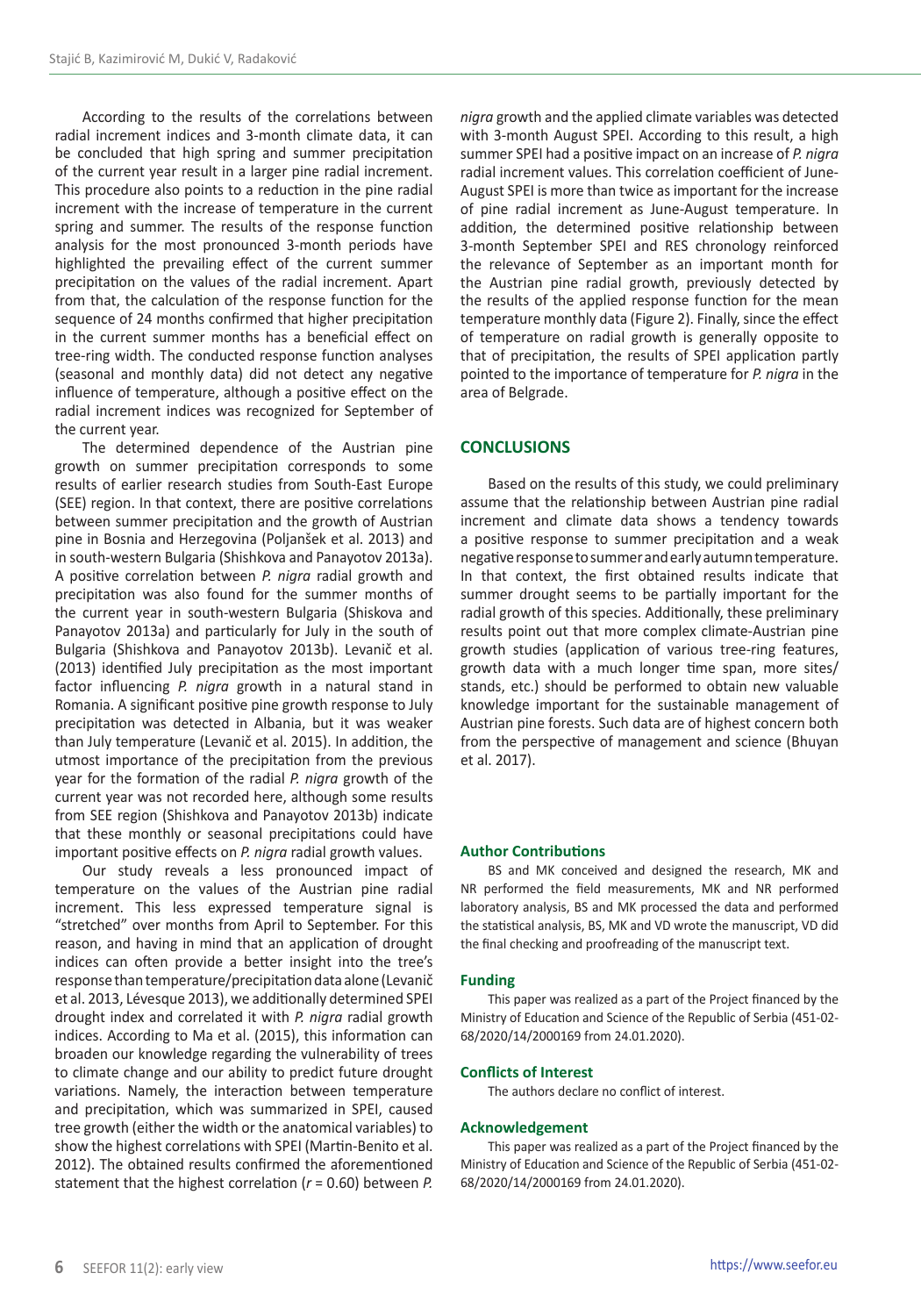## **REFERENCES**

- Akkemik U, Aras A, 2005. Reconstruction (1689–1994 AD) of April–August precipitation in the southern part of Central Turkey. *Int J Climatol* 25(4): 537-548. [https://doi.org/10.1002/](https://doi.org/10.1002/joc.1145) [joc.1145.](https://doi.org/10.1002/joc.1145)
- Baillie MGL, Pilcher JR, 1973. A simple cross-dating program for tree-ring research. *Tree Ring Bulletin* 33: 7-14.
- Beguería S, Vicente-Serrano SM, Reig F, Latorre B, 2014. Standardized precipitation evapotranspiration index (SPEI) revisited: parameter fitting, evapotranspiration models, tools, datasets and drought monitoring. *Int J Climatol* 34(10): 3001- 3023.<https://doi.org/10.1002/joc.3887>.
- Bhuyan U, Zang C, Menzel A, 2017. Different responses of multispecies tree ring growth to various drought indices across Europe. *Dendrochronologia* 44: 1-8. [https://doi.](https://doi.org/10.1016/j.dendro.2017.02.002) [org/10.1016/j.dendro.2017.02.002](https://doi.org/10.1016/j.dendro.2017.02.002).
- Bunn AG, 2008. A dendrochronology program library in R (dplR). *Dendrochronologia* 26(2): 115–124. [https://doi.](https://doi.org/10.1016/j.dendro.2008.01.002) [org/10.1016/j.dendro.2008.01.002](https://doi.org/10.1016/j.dendro.2008.01.002).
- Cook E, Peters K, 1981. The smoothing spline: A new approach to standardizing forest interior tree-ring width series for dendroclimatic studies. *Tree Ring Bulletin* 41: 45-53.
- Cook ER, Briffa K, Shiyatov S, Mazepa V, 1990. Tree-Ring Standardization and Growth Trend Estimation. In: Cook ER, Kairiukstis LA (eds) Methods of dendrochronology: applications in the environmental sciences. Kluwer academic publishers, Dordrecht, Boston, London, pp 104-162.
- DeWeese GG, Grissino-Mayer HD, Lafon CW, Aldrich SR, 2010. Evaluating the dendroclimatological potential of central Appalachian Table Mountain pine (*Pinus pungens* LAMB.). *Dendrochronologia* 28(3): 173-186. https://doi.org/10.1016/j. dendro.2009.10.001.
- Esper J, Gärtner H, 2001. Interpretation of tree-ring chronologies. *Erdkunde* 55: 277-287.
- Fritts HC, 1976. Tree Rings and Climate. Academic Press, London, UK, 567 p.
- Hordo M, Metslaid S, Kiviste A, 2009. Response of Scots Pine (*Pinus sylvestris* L.) Radial Growth to Climate Factors in Estonia. *Balt For* 15(2): 195-205.
- Ivetić V, Škorić M, 2013. The impact of seeds provenance and nursery production method on Austrian pine (*Pinus nigra* Arn.) seedlings quality. *Ann For Res* 56(2): 297-305.
- Juknys R, Stravinskiene V, Vencloviene J, 2002. Tree-ring analysis for the assessment of anthropogenic changes and trends. *Environ Monit Assess* 77: 81-97. [https://doi.](https://doi.org/10.1023/A:1015718519559) [org/10.1023/A:1015718519559.](https://doi.org/10.1023/A:1015718519559)
- Läänelaid A, Eckstein D, 2003. Development of a tree-ring chronology of Scots pine (*Pinus sylvestris* L.*)* for Estonia as a dating tool and climatic proxy. *Balt For* 9 (2): 76-82.
- Leal S, Eamus D, Grabner M, Wimmer R, Cherubini P, 2008. Tree rings of *Pinus nigra* from the Vienna basin region (Austria) show evidence of change in climatic sensitivity in the late 20th century. *Can J Forest Res* 38(4): 744-759. https://doi. org/10.1139/X07-189.
- Lebourgeois F, 2000. Climatic signals in earlywood, latewood and total ring width of Corsican pine from western France. *Ann Forest Sci* 57(2): 155-164. [https://doi.org/10.1051/](https://doi.org/10.1051/forest:2000166) [forest:2000166](https://doi.org/10.1051/forest:2000166).
- Levanič T, Toromani E, 2010. Austrian pine (*Pinus nigra* Arnold.) tree-ring width chronology from northeast Albania preliminary results. In: Levanič T, Gričar J, Hafner P et al. (eds) Proceedings of the Dendrosymposium: TRACE – Tree Rings in Archaeology, Climatology and Ecology. Otočec, Slovenia, 16-19 April 2009. Deutsches GeoForschungsZentrum GFZ, Potsdam, Germany, pp 104-109.
- Levanič T, Popa I, Poljanšek S, 2013. A 323-year long reconstruction of drought for SW Romania based on black pine (*Pinus nigra*) tree-ring widths. *Int J Biometeorol* 57: 703- 714. <https://doi.org/10.1007/s00484-012-0596-9>.
- Levanič T, Poljanšek S, Toromani E, 2015. Early summer temperatures reconstructed from black pine (*Pinus nigra* Arnold) tree-ring widths from Albania. *The Holocene* 25(3): 469-481. <https://doi.org/10.1139/X07-189>.
- Ma Y, Liu Y, Song H, Sun J, Lei Y, Wang Y, 2015. A Standardized Precipitation Evapotranspiration Index Reconstruction in the Taihe Mountains Using Tree-Ring Widths for the Last 283 Years. *PLOS One* 10(7): 1-15. [https://doi.org/10.1371/journal.](https://doi.org/10.1371/journal.pone.0133605) [pone.0133605.](https://doi.org/10.1371/journal.pone.0133605)
- Martin-Benito D, Beeckman H, Cañellas I, 2012. Influence of drought on tree rings and tracheid features of *Pinus nigra* and *Pinus sylvestris* in a mesic Mediterranean forest. *Eur J Forest Res* 132: 33-45. [https://doi.org/10.1007/s10342-012-0652-3.](https://doi.org/10.1007/s10342-012-0652-3)
- Mazza G, Cutini A, Manetti MC, 2014. Site-specific growth responses to climate drivers of *Pinus pinea* L. tree rings in Italian coastal stands. *Ann Forest Sci* 71: 927-936. [https://doi.](https://doi.org/10.1007/s13595-014-0391-3) [org/10.1007/s13595-014-0391-3.](https://doi.org/10.1007/s13595-014-0391-3)
- Miina J, 2000. Dependence of tree-ring, earlywood and latewood indices of Scots pine and Norway spruce on climatic factors in eastern Finland. *Ecol Modell* 132(3): 259-273. [https://doi.](https://doi.org/10.1016/S0304-3800(00)00296-9) [org/10.1016/S0304-3800\(00\)00296-9.](https://doi.org/10.1016/S0304-3800(00)00296-9)
- Nöjd P, Hari P, 2001. The effect of temperature on the radial growth of Scots pine in northernmost Fennoscandia. *For Ecol Manage* 142(1-3): 65-77. [https://doi.org/10.1016/](https://doi.org/10.1016/S0378-1127(00)00340-6) [S0378-1127\(00\)00340-6](https://doi.org/10.1016/S0378-1127(00)00340-6).
- Ostrogović Sever MZ, Paladinić E, Barcza Z, Hidy D, Kern A, Anić M, Marjanović H, 2017. Biogeochemical Modelling vs. Tree-Ring Measurements - Comparison of Growth Dynamic Estimates at Two Distinct Oak Forests in Croatia. *South-east Eur for* 8(2): 71-84. <https://doi.org/10.15177/seefor.17-17>.
- Panayotov MP, Yurukov S, 2007. Tree ring chronology from *Pinus peuce* in Pirin Mts and the possibilities to use it for climate analysis. *Phytologia Balcanica* 13(3): 313-320.
- Piraino S, Camiz S, Di Filippo A, Piovesan D, Spada F, 2013. A dendrochronological analysis of *Pinus pinea* L. on the Italian Mid-Tyrrhenian coast. *Geochronometria* 40(1): 77-89. [https://](https://doi.org/10.2478/s13386-012-0019-z) [doi.org/10.2478/s13386-012-0019-z.](https://doi.org/10.2478/s13386-012-0019-z)
- Poljanšek S, Ceglar A, Levanič T, 2013. Long-term summer sunshine/moisture stress reconstruction from tree-ring widths from Bosnia and Herzegovina. *Clim Past* 9(1): 27-40. [https://doi.org/10.5194/cp-9-27-2013.](https://doi.org/10.5194/cp-9-27-2013)
- Popa I, Kern Z, 2009. Long-term summer temperature reconstruction inferred from tree-ring records from the Eastern Carpathians*. Clim Dynam* 32: 1107-1117. [https://doi.](https://doi.org/10.1007/s00382-008-0439-x) [org/10.1007/s00382-008-0439-x.](https://doi.org/10.1007/s00382-008-0439-x)
- R Development Core Team, 2008. R: A language and environment for statistical computing. R Foundation for Statistical Computing, Vienna, Austria. <http://cran.r-project.org/>.
- Richter K, Eckstein D, Holmes RL, 1991. The dendrochronological signal of pine trees (*Pinus* spp.) in Spain. *Tree-Ring Bulletin* 51: 1-13.
- Shishkova V, Panayotov M, 2013a. *Pinus nigra* Arn. Tree ring Chronology from Slavyanka Mts in Bulgaria is strongly related to regional drought events. *Forestry Ideas* 19(1)(45): 79-90.
- Shishkova V, Panayotov M, 2013b. Climate-growth relationship of *Pinus nigra* tree-ring width chronology from the Rhodope Mountains, Bulgaria. *Bulg J Agric Sci* 19(2): 225-228.
- Smiljanić M, Seo J-W, Läänelaid A, Van der Maaten-Theunissen M, Stajić B, Wilmking M, 2015. Peatland pines as a proxy for water table fluctuations: Disentangling tree growth, hydrology and possible human influence. *Sci Total Environ* 500–501: 52- 63. https:// doi.org/10.1016/j.scitotenv.2014.08.056.